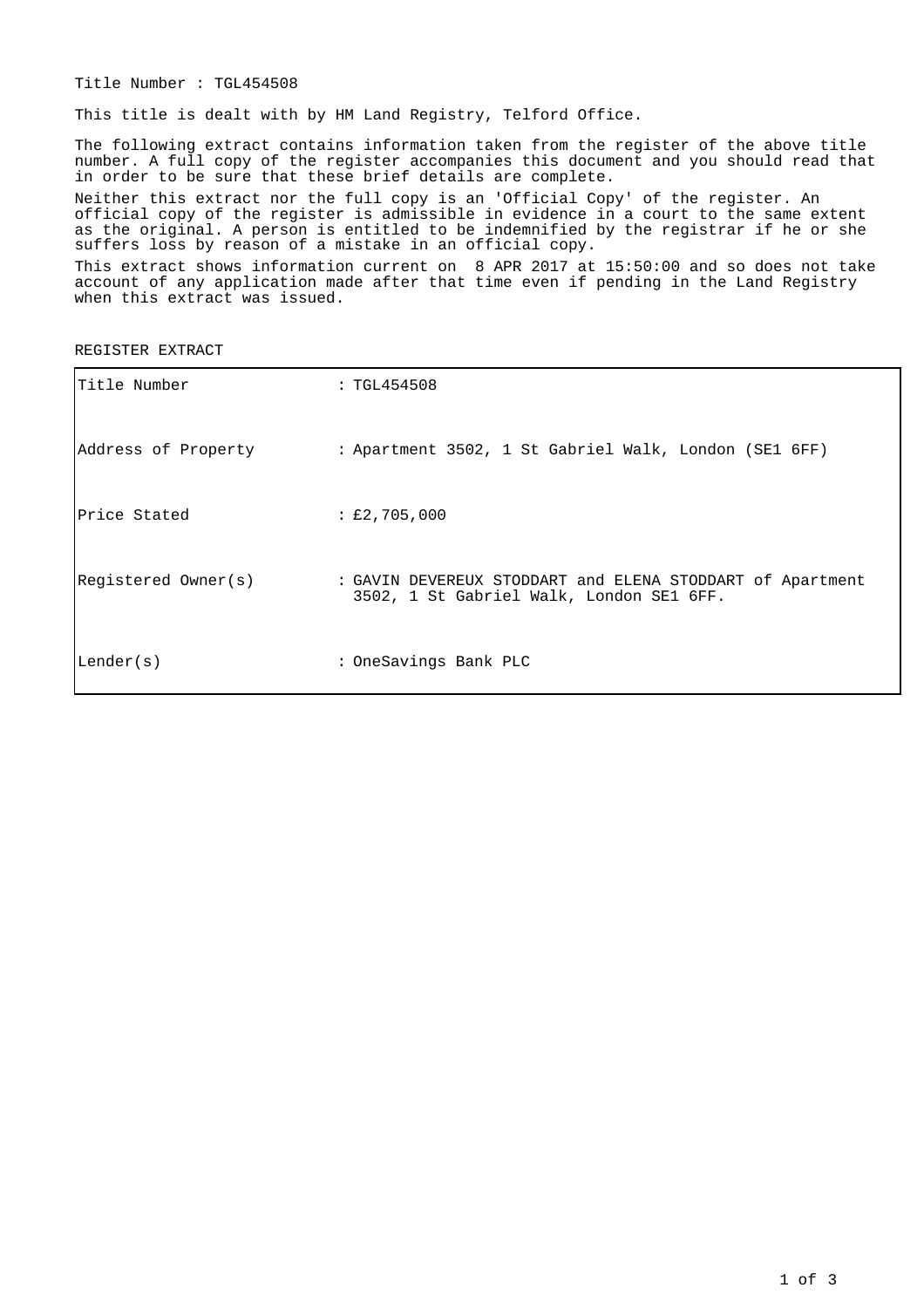This is a copy of the register of the title number set out immediately below, showing the entries in the register on 8 APR 2017 at 15:50:00. This copy does not take account of any application made after that time even if still pending in the Land Registry when this copy was issued.

This copy is not an 'Official Copy' of the register. An official copy of the register is admissible in evidence in a court to the same extent as the original. A person is entitled to be indemnified by the registrar if he or she suffers loss by reason of a mistake in an official copy. If you want to obtain an official copy, the Land Registry web site explains how to do this.

# A: Property Register

This register describes the land and estate comprised in the title. Except as mentioned below, the title includes any legal easements granted by the registered lease but is subject to any rights that it reserves, so far as those easements and rights exist and benefit or affect the registered land.

**SOUTHWARK** 

| $1 \quad$ | (18.08.2016) The Leasehold land demised by the lease referred to below |
|-----------|------------------------------------------------------------------------|
|           | which lies within the area shown edged with red on the plan of the     |
|           | above Title filed at the Registry and being Apartment 3502, 1 St       |
|           | Gabriel Walk, London (SE1 6FF).                                        |

NOTE: The apartment is on the thirty fifth floor.

| 2 |                     | $(18.08.2016)$ Short particulars of the lease(s) (or under-lease(s)) |
|---|---------------------|----------------------------------------------------------------------|
|   |                     | under which the land is held:                                        |
|   | Date : 14 July 2016 |                                                                      |
|   | Term                | : 250 years from 1 January 2016                                      |
|   | Parties             | : (1) Lend Lease Residential (Cq) Plc                                |
|   |                     | (2) One The Elephant Limited                                         |
|   |                     | (3) Gavin Devereux Stoddart and Elena Stoddart                       |

- 3 (18.08.2016) The Lease prohibits or restricts alienation.
- 4 (18.08.2016) The Lease dated 14 July 2016 referred to above grants the exclusive use of the adjoining balcony or terrace (if any).
- 5 (18.08.2016) The title includes any easements capable of subsisting at law referred to in clause LR11.1 of the registered lease but is subject to any rights that are granted or reserved by the lease and affect the registered land.

NOTE: The easements granted in Part I of The First Schedule are included in the title only so far as they are legal easements and the landlord had the power to grant the same.

- 6 (18.08.2016) The registrar has not seen any consent to the grant of this sub-lease that the superior lease, out of which it was granted, may have required.
- 7 (18.08.2016) The landlord's title is registered.

## B: Proprietorship Register

This register specifies the class of title and identifies the owner. It contains any entries that affect the right of disposal.

### Title absolute

- 1 (18.08.2016) PROPRIETOR: GAVIN DEVEREUX STODDART and ELENA STODDART of Apartment 3502, 1 St Gabriel Walk, London SE1 6FF.
- 2 (18.08.2016) The price, other than rents, stated to have been paid on the grant of the lease was £2,705,000.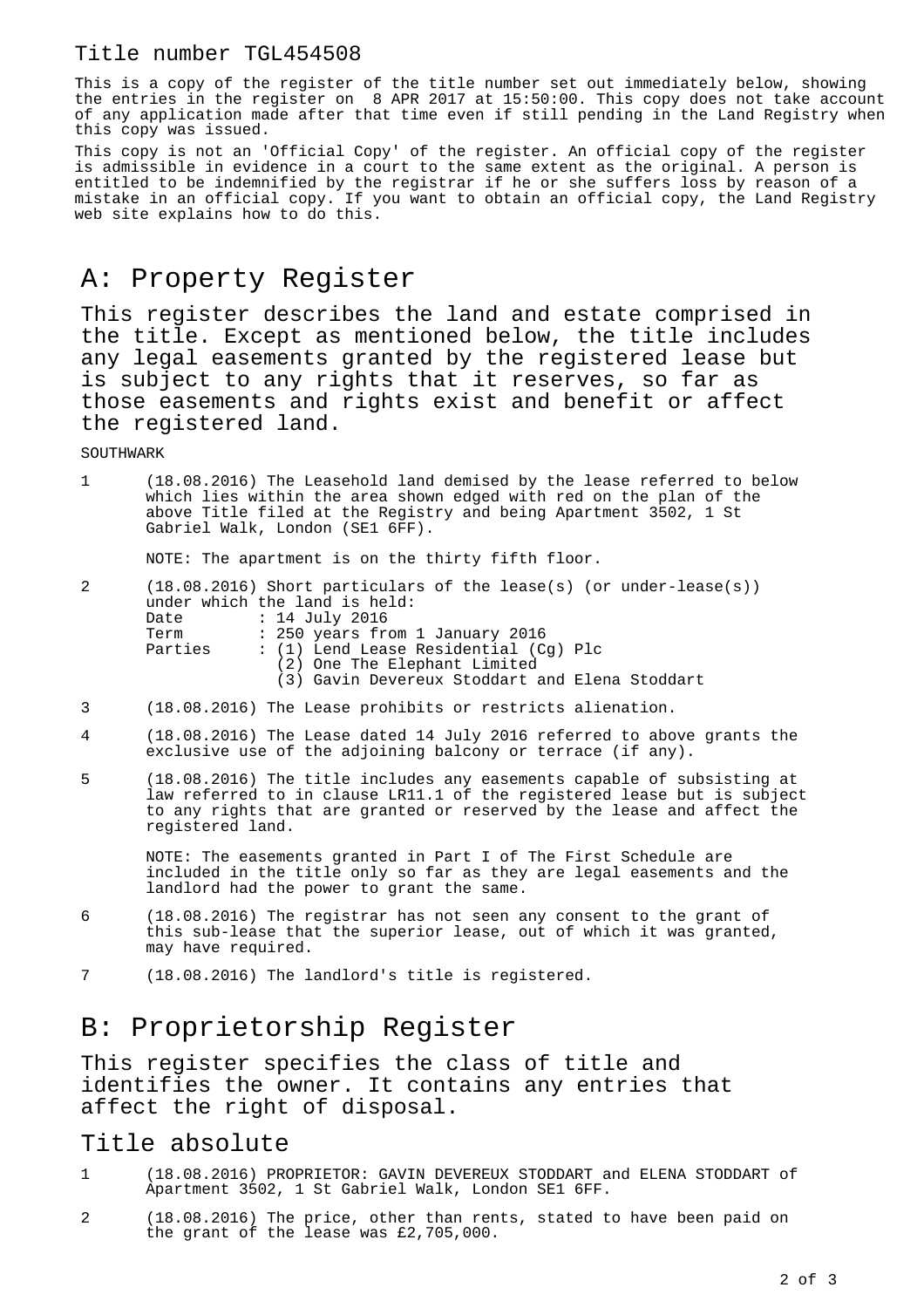## B: Proprietorship Register continued

- 3 (18.08.2016) RESTRICTION: No disposition of the registered estate (other than a charge) by the proprietor of the registered estate or by the proprietor of any registered charge, not being a charge registered before the entry of this restriction, is to be registered without a certificate signed by a conveyancer that the provisions of paragraph 37 of the Third Schedule of the registered lease have been complied with.
- 4 (21.12.2016) RESTRICTION: No disposition of the registered estate by the proprietor of the registered estate is to be registered without a written consent signed by the proprietor for the time being of the Charge dated 18 November 2016 in favour of OneSavings Bank PLC referred to in the Charges Register.

### C: Charges Register

This register contains any charges and other matters that affect the land.

- 1 (21.12.2016) REGISTERED CHARGE dated 18 November 2016.
- 2 (21.12.2016) Proprietor: ONESAVINGS BANK PLC (Co. Regn. No. 7312896) of Reliance House, Sun Pier, Chatham, Kent ME4 4ET, trading as Kent Reliance Banking Services, Kent Reliance and krbs.

End of register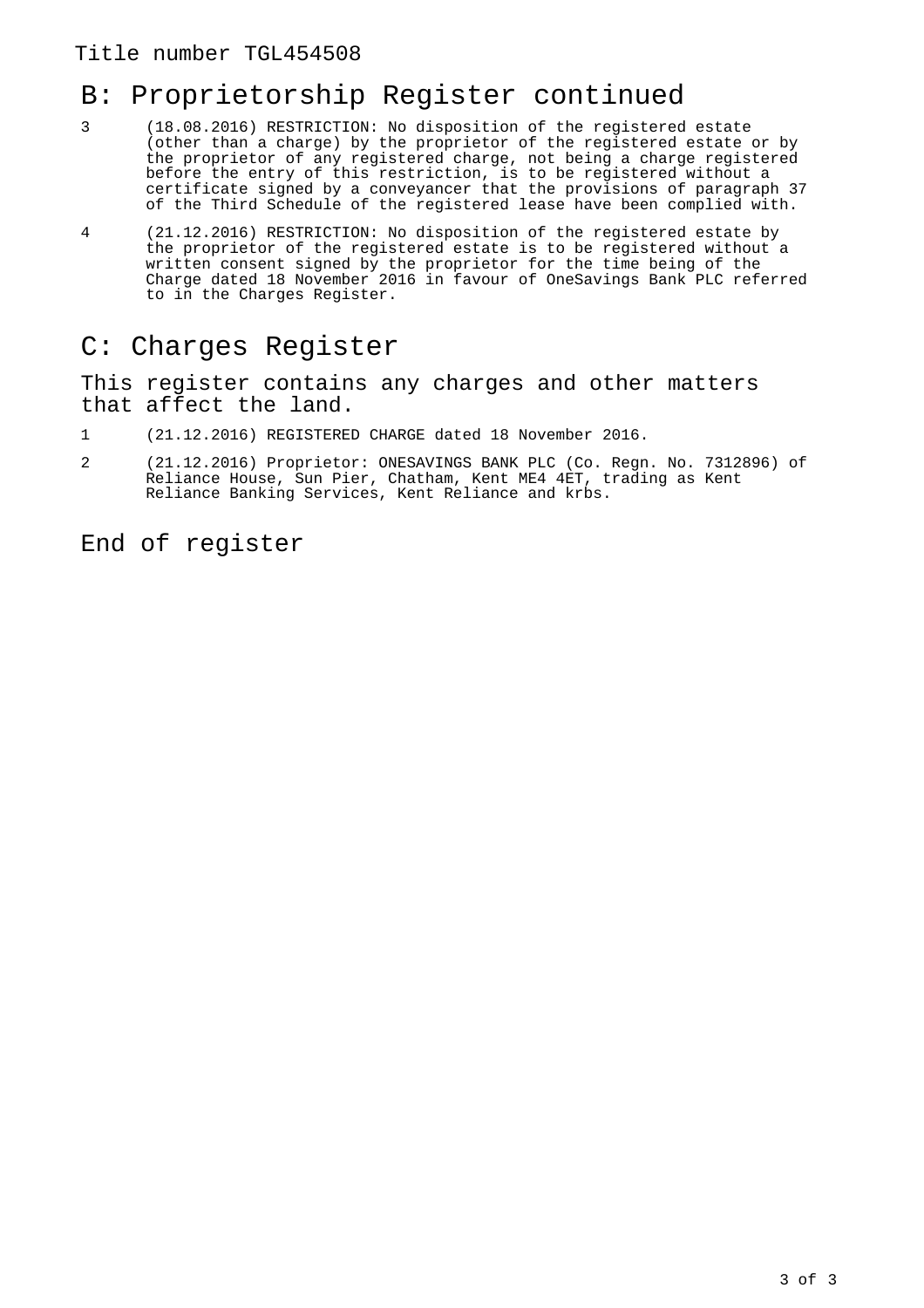Title Number : TGL451615

This title is dealt with by HM Land Registry, Telford Office.

The following extract contains information taken from the register of the above title number. A full copy of the register accompanies this document and you should read that in order to be sure that these brief details are complete.

Neither this extract nor the full copy is an 'Official Copy' of the register. An official copy of the register is admissible in evidence in a court to the same extent as the original. A person is entitled to be indemnified by the registrar if he or she suffers loss by reason of a mistake in an official copy.

This extract shows information current on 8 APR 2017 at 16:02:16 and so does not take account of any application made after that time even if pending in the Land Registry when this extract was issued.

REGISTER EXTRACT

| Title Number        | : TGL451615                                                                                        |
|---------------------|----------------------------------------------------------------------------------------------------|
| Address of Property | : Apartment 3601, 1 St Gabriel Walk, London (SE1 6FF)                                              |
| Price Stated        | : £3,194,150                                                                                       |
| Registered Owner(s) | : ANTHONY JAMES LOPEZ and CATHERINE LOPEZ of Apartment<br>3601, 1 St Gabriel Walk, London SE1 6FF. |
| Lender(s)           | : HSBC Bank PLC                                                                                    |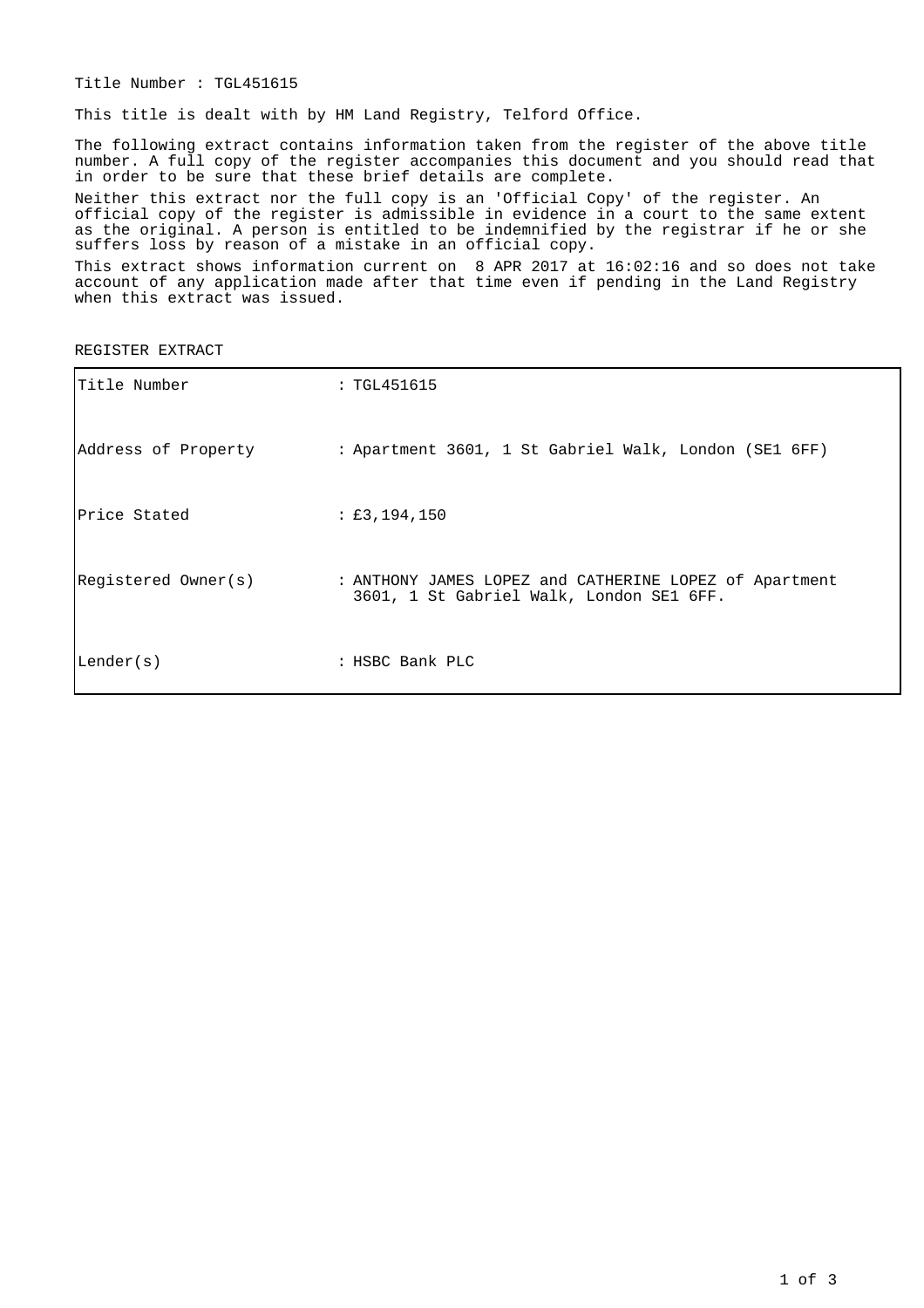This is a copy of the register of the title number set out immediately below, showing the entries in the register on 8 APR 2017 at 16:02:16. This copy does not take account of any application made after that time even if still pending in the Land Registry when this copy was issued.

This copy is not an 'Official Copy' of the register. An official copy of the register is admissible in evidence in a court to the same extent as the original. A person is entitled to be indemnified by the registrar if he or she suffers loss by reason of a mistake in an official copy. If you want to obtain an official copy, the Land Registry web site explains how to do this.

# A: Property Register

This register describes the land and estate comprised in the title. Except as mentioned below, the title includes any legal easements granted by the registered lease but is subject to any rights that it reserves, so far as those easements and rights exist and benefit or affect the registered land.

**SOUTHWARK** 

| $\pm$ . The set of $\pm$ | (12.07.2016) The Leasehold land demised by the lease referred to below |
|--------------------------|------------------------------------------------------------------------|
|                          | which lies within the area shown edged with red on the plan of the     |
|                          | above Title filed at the Registry and being Apartment 3601, 1 St       |
|                          | Gabriel Walk, London (SE1 6FF).                                        |

NOTE: The apartment is on the thirty sixth floor.

| 2 |         | $(12.07.2016)$ Short particulars of the lease(s) (or under-lease(s)) |
|---|---------|----------------------------------------------------------------------|
|   |         | under which the land is held:                                        |
|   |         | Date : 24 June 2016                                                  |
|   | Term    | : 250 years from 1 January 2016                                      |
|   | Parties | : (1) Lend Lease Residential (CG) PLC                                |
|   |         | (2) One The Elephant Limited                                         |
|   |         | (3) Anthony James Lopez and Catherine Lopez                          |

- 3 (12.07.2016) The Lease prohibits or restricts alienation.
- 4 (12.07.2016) The Lease dated 24 June 2016 referred to above grants the exclusive use of the adjoining balcony or terrace (if any).
- 5 (12.07.2016) The title includes any easements capable of subsisting at law referred to in clause LR11.1 of the registered lease but is subject to any rights that are granted or reserved by the lease and affect the registered land.

NOTE: The easements granted in Part I of The First Schedule are included in the title only so far as they are legal easements and the landlord had the power to grant the same.

- 6 (12.07.2016) The registrar has not seen any consent to the grant of this sub-lease that the superior lease, out of which it was granted, may have required.
- 7 (12.07.2016) The landlord's title is registered.

## B: Proprietorship Register

This register specifies the class of title and identifies the owner. It contains any entries that affect the right of disposal.

#### Title absolute

- 1 (12.07.2016) PROPRIETOR: ANTHONY JAMES LOPEZ and CATHERINE LOPEZ of Apartment 3601, 1 St Gabriel Walk, London SE1 6FF.
- 2 (12.07.2016) The price, other than rents, stated to have been paid on the grant of the lease was £3,194,150.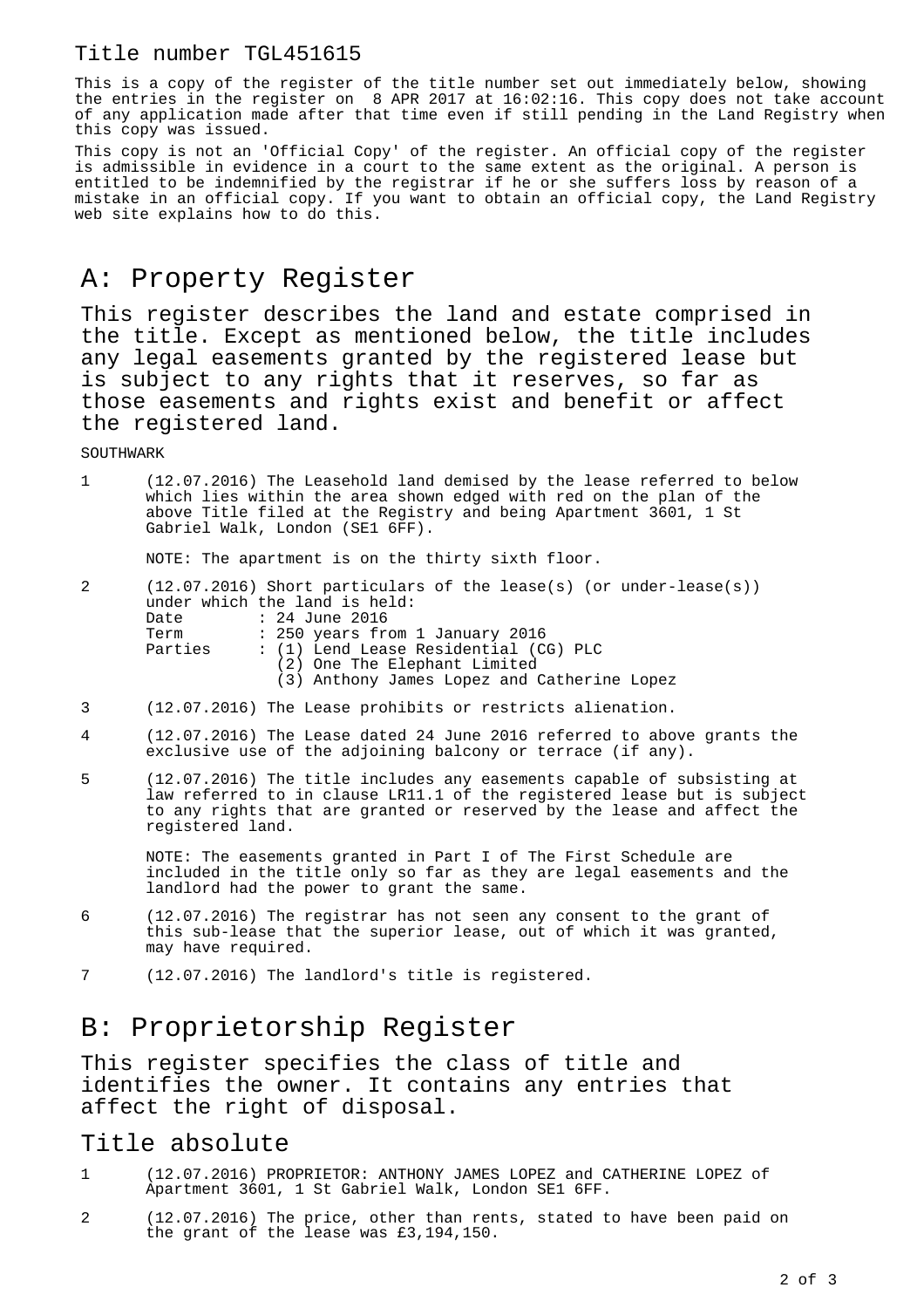# B: Proprietorship Register continued

- 3 (12.07.2016) RESTRICTION: No disposition of the registered estate (other than a charge) by the proprietor of the registered estate or by the proprietor of any registered charge, not being a charge registered before the entry of this restriction, is to be registered without a certificate signed by a conveyancer that the provisions of paragraph 37 of the Third Schedule of the registered lease have been complied with.
- 4 (12.07.2016) RESTRICTION: No disposition of the registered estate by the proprietor of the registered estate is to be registered without a written consent signed by the proprietor for the time being of the Charge dated 24 June 2016 in favour of HSBC Bank PLC referred to in the Charges Register.

### C: Charges Register

This register contains any charges and other matters that affect the land.

- 1 (12.07.2016) REGISTERED CHARGE dated 24 June 2016.
- 2 (12.07.2016) Proprietor: HSBC BANK PLC (Co. Regn. No. 14259) 40-41-42 of Mortgage Service Centre, P.O. Box 6308, Coventry CV3 9LB.

End of register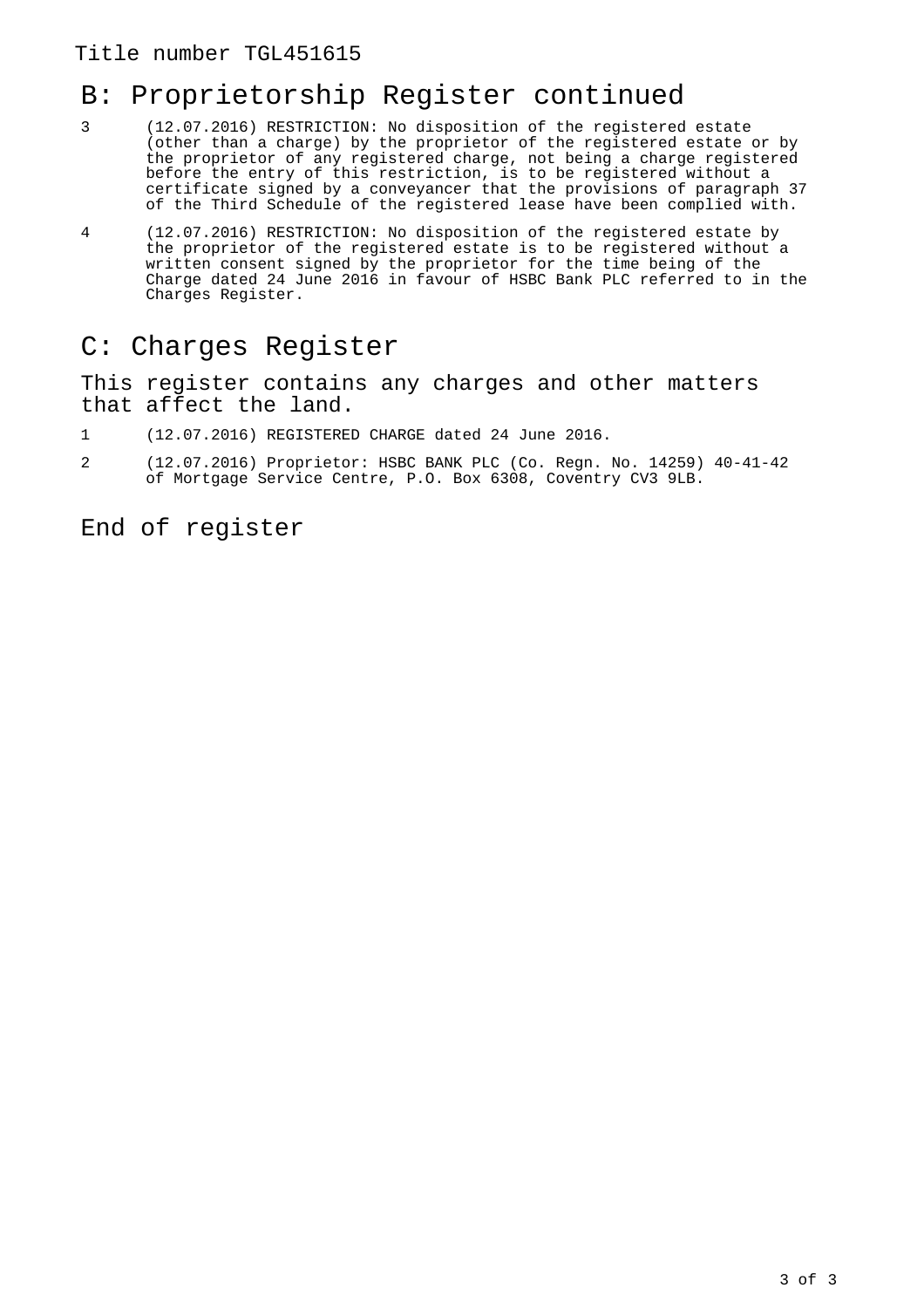Title Number : TGL451617

This title is dealt with by HM Land Registry, Telford Office.

The following extract contains information taken from the register of the above title number. A full copy of the register accompanies this document and you should read that in order to be sure that these brief details are complete.

Neither this extract nor the full copy is an 'Official Copy' of the register. An official copy of the register is admissible in evidence in a court to the same extent as the original. A person is entitled to be indemnified by the registrar if he or she suffers loss by reason of a mistake in an official copy.

This extract shows information current on 8 APR 2017 at 16:03:41 and so does not take account of any application made after that time even if pending in the Land Registry when this extract was issued.

REGISTER EXTRACT

| Title Number        | : TGL451617                                                                                         |
|---------------------|-----------------------------------------------------------------------------------------------------|
| Address of Property | : Apartment 3501, 1 St Gabriel Walk, London (SE1 6FF)                                               |
| Price Stated        | : £2,406,285                                                                                        |
| Registered Owner(s) | : ANTHONY JAMES LOPEZ and CATHERINE LOPEZ of Apartment<br>3601, 1 St Gabriels Walk, London SE1 6FF. |
| Lender(s)           | : None                                                                                              |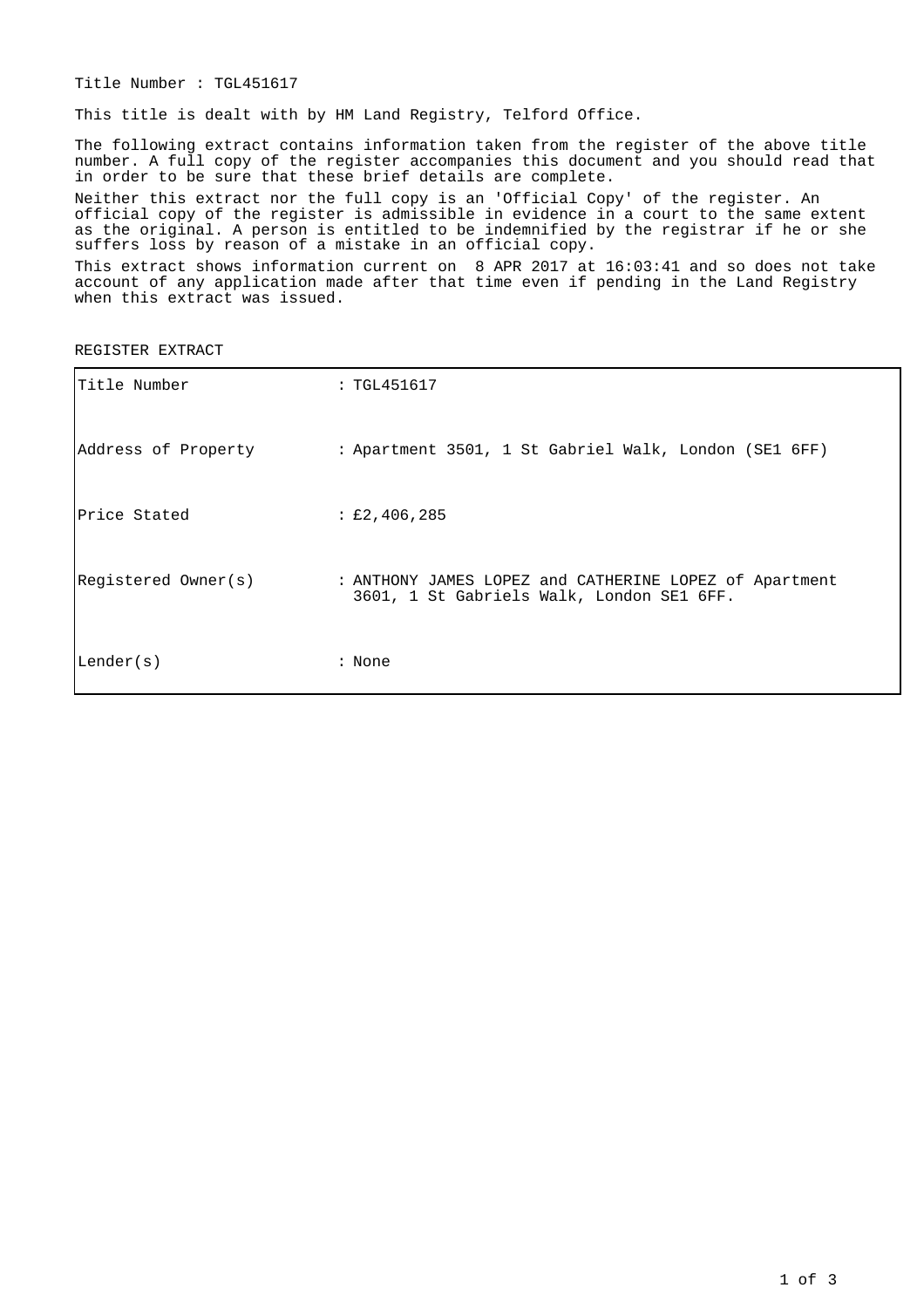This is a copy of the register of the title number set out immediately below, showing the entries in the register on 8 APR 2017 at 16:03:41. This copy does not take account of any application made after that time even if still pending in the Land Registry when this copy was issued.

This copy is not an 'Official Copy' of the register. An official copy of the register is admissible in evidence in a court to the same extent as the original. A person is entitled to be indemnified by the registrar if he or she suffers loss by reason of a mistake in an official copy. If you want to obtain an official copy, the Land Registry web site explains how to do this.

# A: Property Register

This register describes the land and estate comprised in the title. Except as mentioned below, the title includes any legal easements granted by the registered lease but is subject to any rights that it reserves, so far as those easements and rights exist and benefit or affect the registered land.

**SOUTHWARK** 

| (12.07.2016) The Leasehold land demised by the lease referred to below |
|------------------------------------------------------------------------|
| which lies within the area shown edged with red on the plan of the     |
| above Title filed at the Registry and being Apartment 3501, 1 St       |
| Gabriel Walk, London (SE1 6FF).                                        |

NOTE: The apartment is on the thirty fifth floor.

| 2 |         | $(12.07.2016)$ Short particulars of the lease(s) (or under-lease(s)) |
|---|---------|----------------------------------------------------------------------|
|   |         | under which the land is held:                                        |
|   |         | Date : 24 June 2016                                                  |
|   | Term    | : 250 years from 1 January 2016                                      |
|   | Parties | : (1) Lend Lease Residential (CG) PLC                                |
|   |         | (2) One The Elephant Limited                                         |
|   |         | (3) Anthony James Lopez and Catherine Lopez                          |

- 3 (12.07.2016) The Lease prohibits or restricts alienation.
- 4 (12.07.2016) The Lease dated 24 June 2016 referred to above grants the exclusive use of the adjoining balcony or terrace (if any).
- 5 (12.07.2016) The title includes any easements capable of subsisting at law referred to in clause LR11.1 of the registered lease but is subject to any rights that are granted or reserved by the lease and affect the registered land.

NOTE: The easements granted in Part I of The First Schedule are included in the title only so far as they are legal easements and the landlord had the power to grant the same.

- 6 (12.07.2016) The registrar has not seen any consent to the grant of this sub-lease that the superior lease, out of which it was granted, may have required.
- 7 (12.07.2016) The landlord's title is registered.

## B: Proprietorship Register

This register specifies the class of title and identifies the owner. It contains any entries that affect the right of disposal.

#### Title absolute

- 1 (12.07.2016) PROPRIETOR: ANTHONY JAMES LOPEZ and CATHERINE LOPEZ of Apartment 3601, 1 St Gabriels Walk, London SE1 6FF.
- 2 (12.07.2016) The price, other than rents, stated to have been paid on the grant of the lease was £2,406,285.